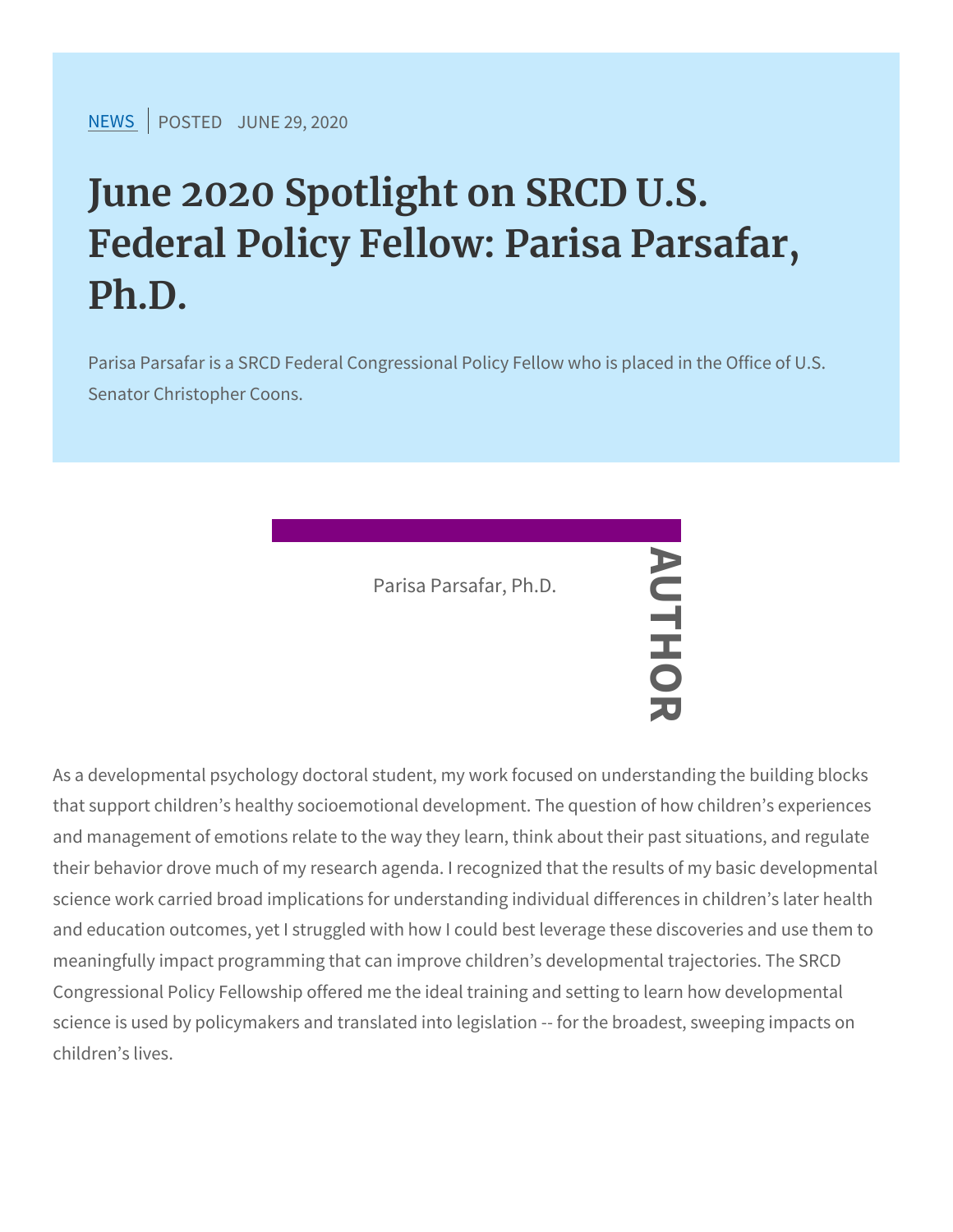I am currently a Congressional Fellow in the Office of U.S. Senator Christopher Coons (D-DE), where I work on Health and Education Policy. Although this portfolio covers a broad range of legislation (from Medicare to foster care), I primarily focus on policy that affects maternal and child health, early childhood and K-12 education, and legislation that captures their intersection (e.g., childcare, nutrition, socioemotional programming, the social determinants of health, and telehealth expansion). Since Senator Coons is on the Senate Foreign Relations Committee, this past year I have also had the privilege of supporting the office's global health portfolio, where I have avidly worked together with international stakeholder organizations to advance legislation that promotes early childhood development programming in nations with limited resources to support such programs.

My day-to-day work highlights how practitioners, researchers, community organizers, advocates, parents, federal agencies, and policymakers jointly shape the policy making process. I take meetings regularly with stakeholders (e.g., advocacy groups, philanthropic organizations, policy and research institutes, and individual constituents), which are key to spreading awareness of where federal intervention is needed or lacking. The outreach and advocacy of these groups is paramount to mobilizing congressional offices to support impactful policy. I regularly connect with academics and developmental researchers whose scientific outcomes provide foundational support for evidence-based policy ideas that can benefit families. Through these interactions, I have seen how developmental science findings can be effectively translated into suggestions for legislative policy solutions or used as an impetus for drawing attention to an area where legislative attention is needed. I engage regularly with stakeholder groups for their assistance and advice in advocating for pieces of legislation the Senator has decided to support or lead that promote healthy outcomes for women and children. In connecting with experts from the different federal agencies for their advice and feedback on how to improve legislative ideas, I have developed knowledge of how the different branches of government interface with and support each other. I have learned that coalition building and cross-sector collaborations are necessary to garner support for and help move child and family policy forward. In short, through interfacing with these diverse societal sectors, I have observed first-hand, the way different interconnected systems interface and together impact developmental trajectories, reflecting Bronfenbrenner's systems theory.

My work regularly involves reviewing proposed legislation and drawing from the analytic skills I developed during graduate school to distill and translate their content and provide advice to the Senator on whether or not he should support them. What I am most grateful for is the opportunity to lead various legislative products. These include letters to federal agency heads requesting stronger action and guidance to support